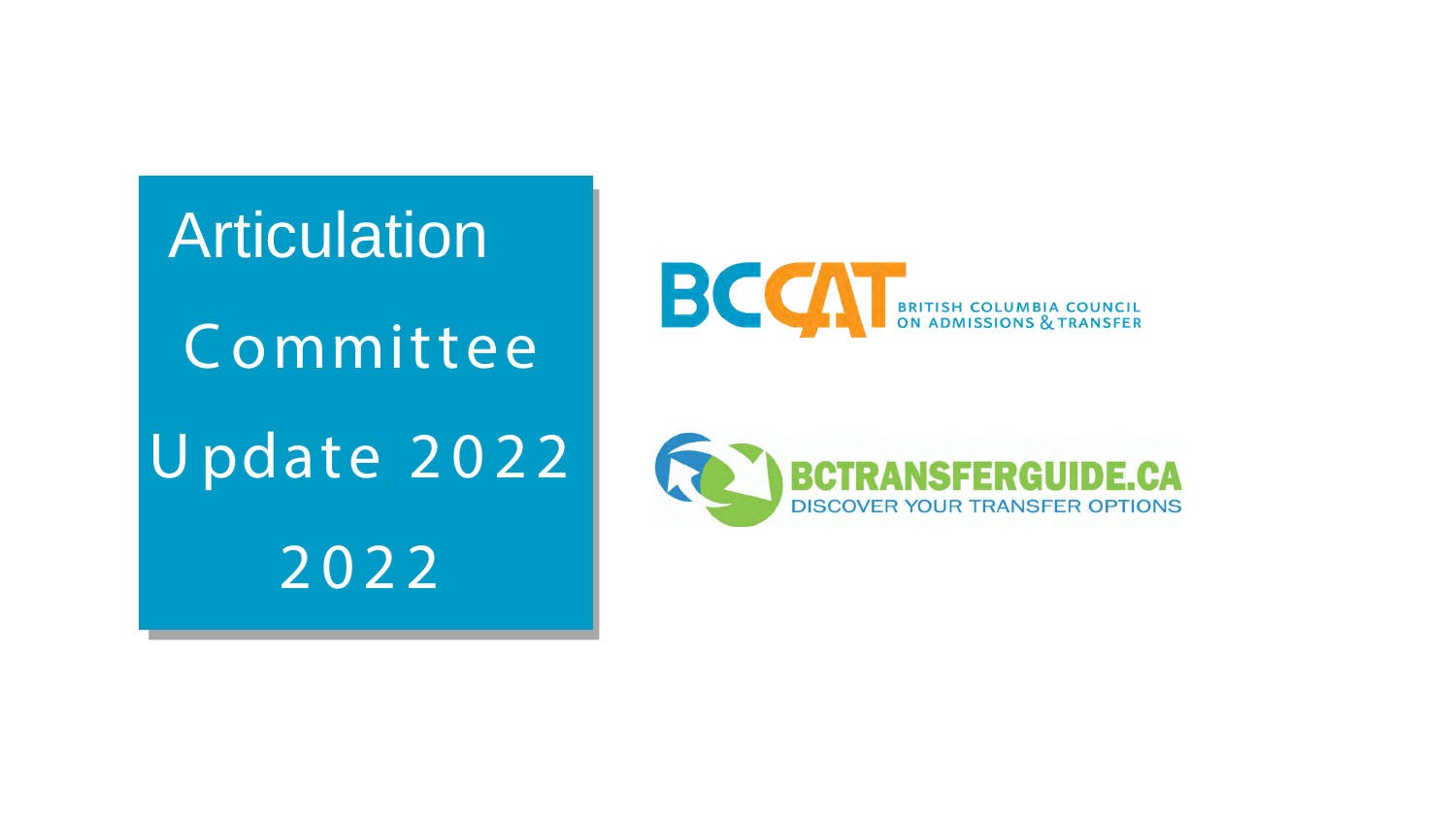articulation committees is essential to support student transfer through the BC postsecondary system

# BCCAT Mandate I The work of

To encourage institutions to develop policies and practices regarding the transferability of post secondary credit

To facilitate the development of credit transfer arrangements through oversight of articulation committees

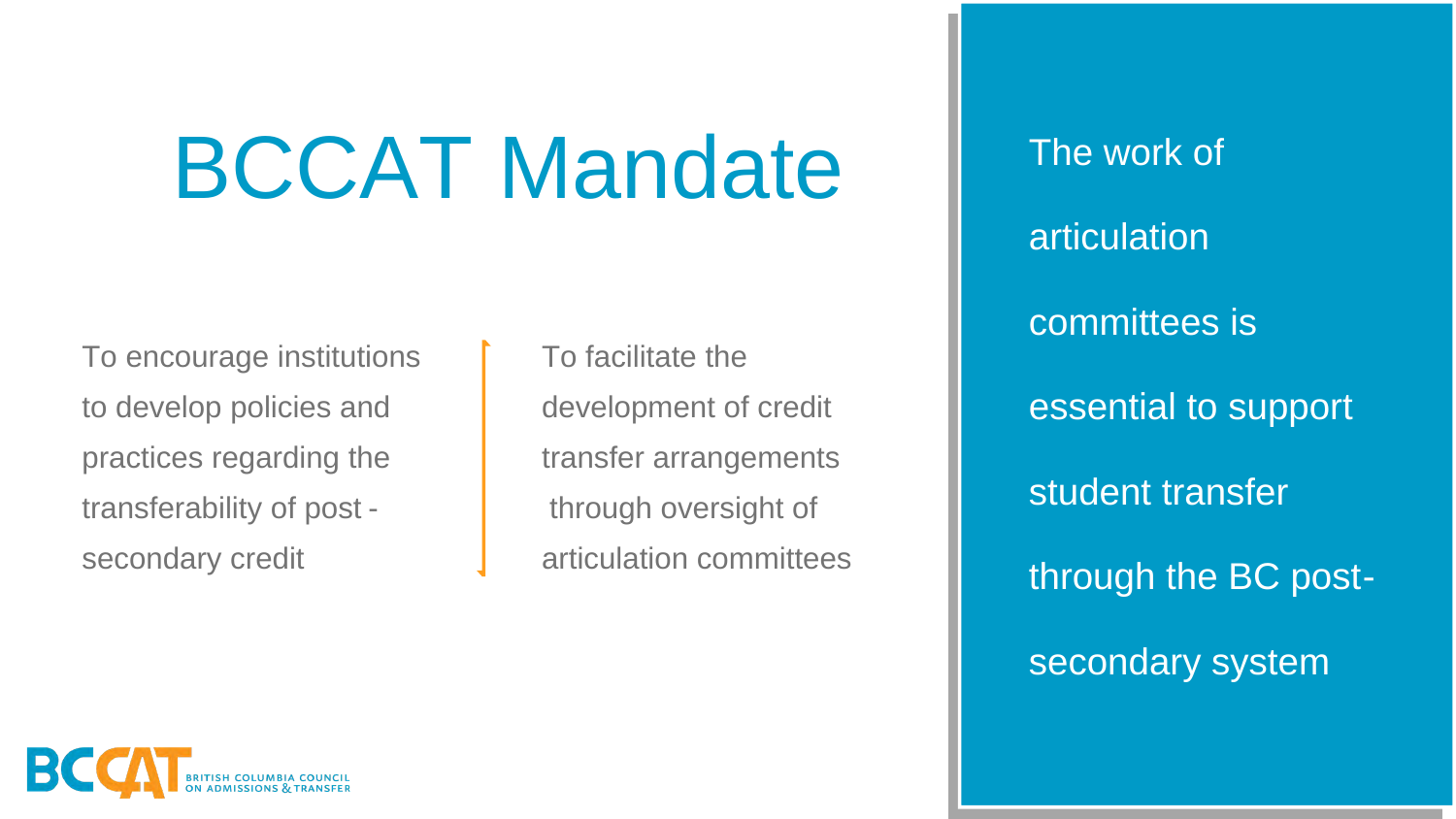- Reports on the progress of the articulation committees to BCCAT's Transfer and Articulation Committee (TAC);
- Conducts BCCAT research projects on behalf of TAC
- Attends Articulation Committee meetings;
- Maintains BCCAT and Articulation related websites including Moodle;
- Supports needs of Articulation Committees;
- Organizes JAM;
- Provides support and advice on matters related to transfer and Articulation



#### BCCAT Articulation Team



Mike Winsemann Director, Transfer & Technology mwinsemann@ bccat.ca

Anabella Chun Committee & Technology Support Coordinator achun@ bccat.ca



Fiona McQuarrie Special Projects Coordinator fmcquarrie@ bccat.ca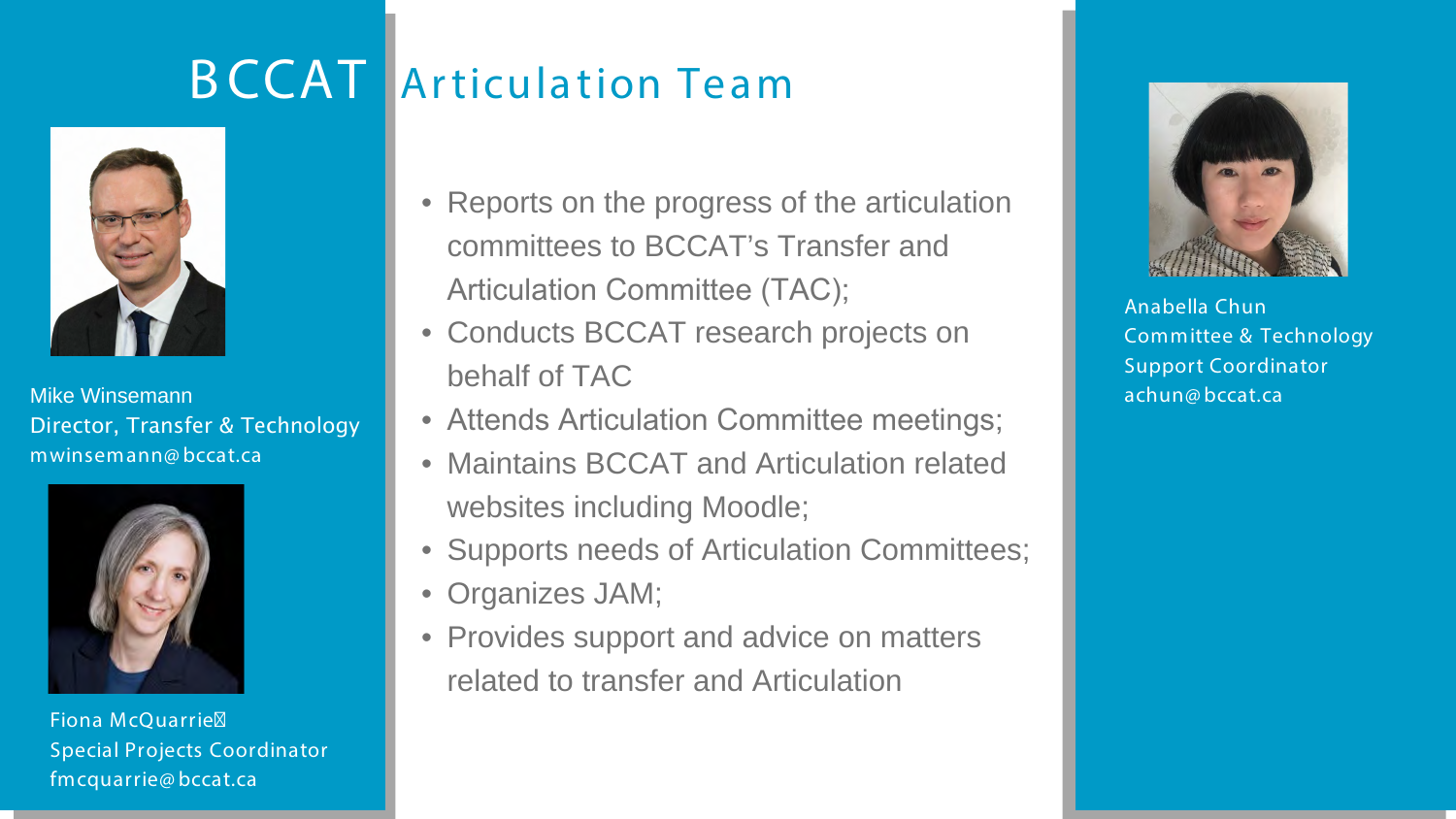Agenda

Institutional Reports

M inutes



Terms of reference Hosting meetings

- 
- Roles of Chairs, SLPs and Representatives
	-
- Setting effective agendas
- Guidelines for minutes
- The purpose of Articulation Committees
- Representatives' role and participation
- Attending Articulation Committee meetings

Note: These templates are guidelines; they are not mandatory

#### The Articulation Committee Companion

Articulation Committee New Representative Orientation

**Templates** 

#### Resources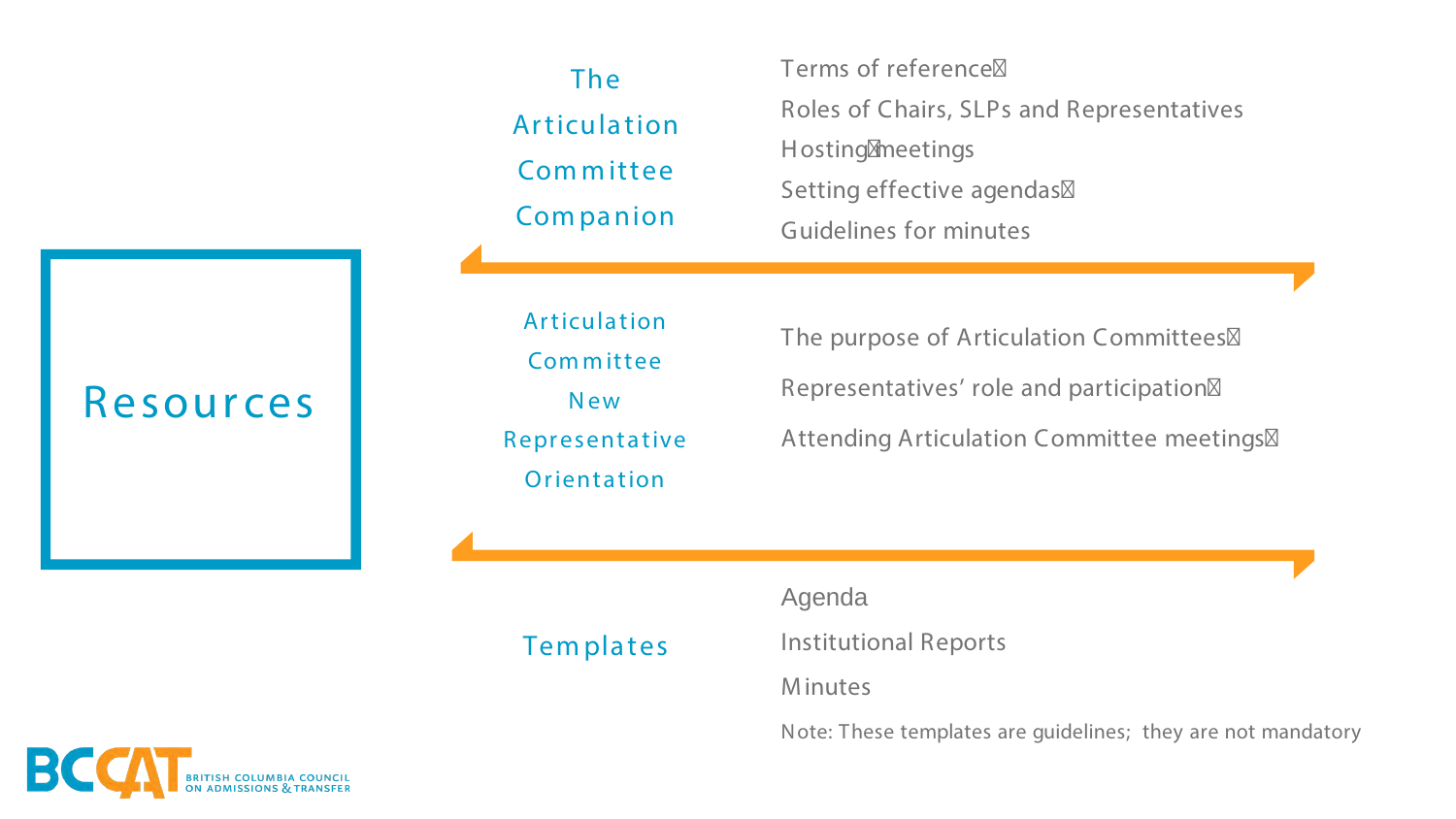- or hybrid
- 
- Position of both AEST and BCCAT that the cost for travel to attend articulation committee meetings is built into the base operating funds of the institution
- Continuing to monitor the situation

• Most meetings continue to be held online, with 1/3 opting for F2F

• Return to travel has raised questions about who pays for travel





### Articulation Season 2022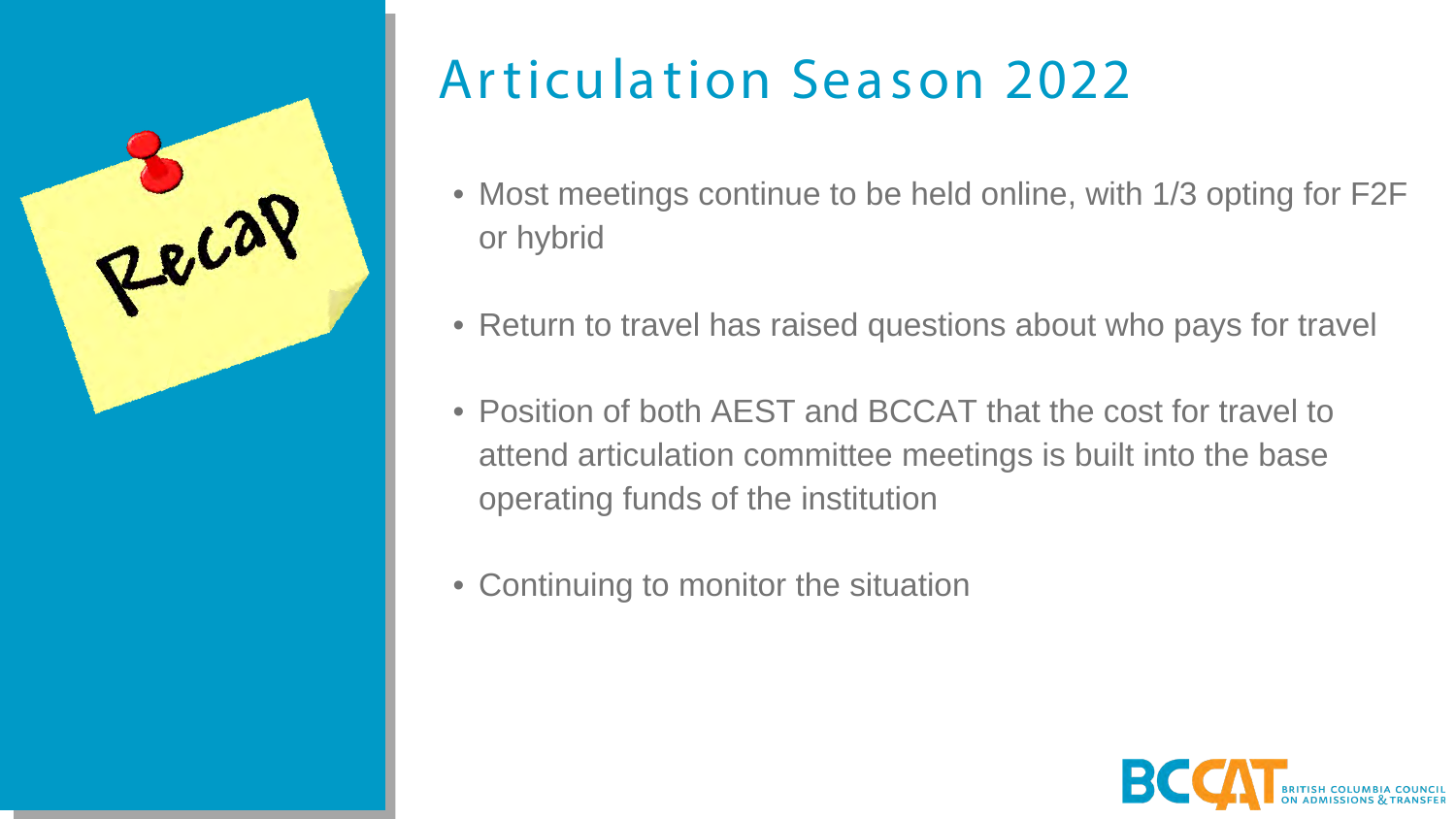Expansions:

- Over 70,000 non-BC and International Equivalencies added
- Adult Basic Education Search Interface
- English as Additional Language Search Interface
- Re-design of the BC Transfer Guide

Transfer Credit System

- Major Q1 release will see the creation of a departmental interface for faculty evaluators
- This will provide insight into performance, pending requests, and agreements that are overdue for review





## BC Transfer Guide Updates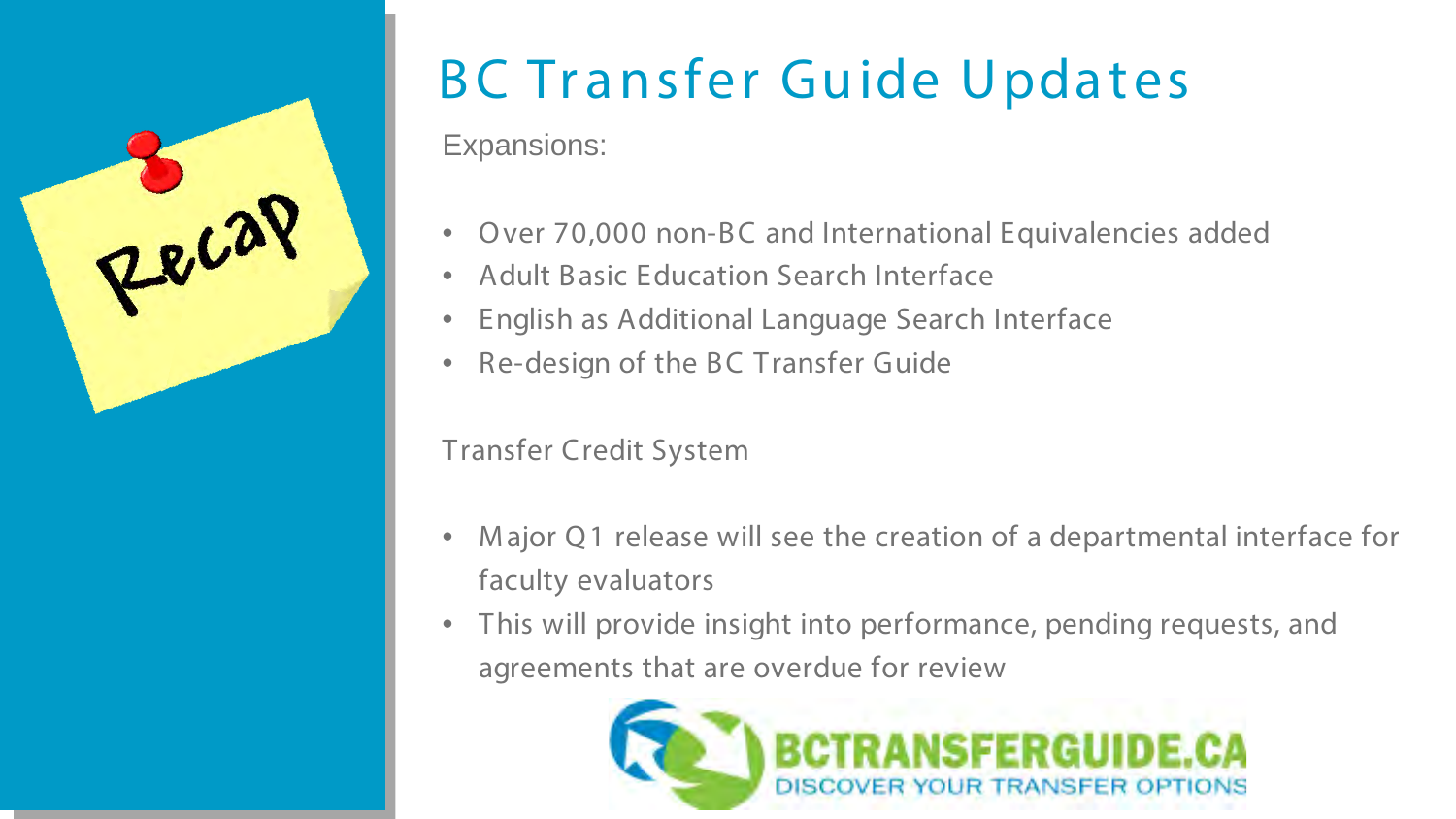- Reverse Transfer <https://www.bccat.ca/pubs/Reports/ReverseTransfer2022.pdf>
- Covid-19 and Transfer <https://www.bccat.ca/pubs/reports/CovidandTransfer2021.pdf>
- 
- Exploring Students' Motivations for Credit Accumulation <https://www.bccat.ca/pubs/reports/StudentMotivations2021.pdf>







• Pathway Partnerships with Indigenous Post-Secondary Institutions <https://www.bccat.ca/pubs/reports/PathwaysPartnerships2021.pdf>

Pathways Partnerships ith Indigenous Post-Secondary Institutes









### Research Updates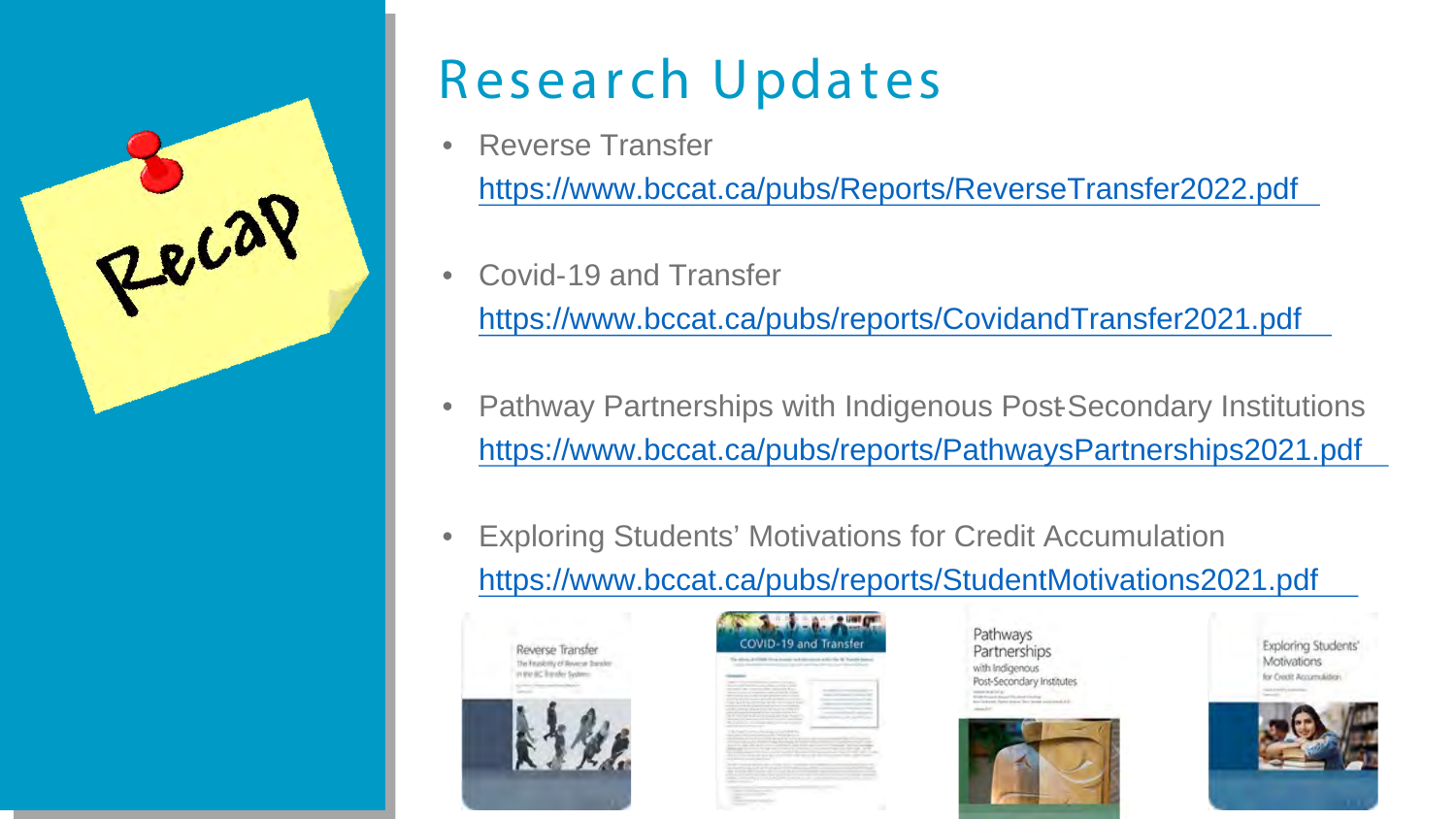

## Joint Annual Meeting 2021

- 399 registrants (most ever)
- Presentations focused on:
	- Academic Integrity
	- Indigenous Fluency Degree
	- Technology Roadmap
	- Reverse Transfer
	- Impact of Covid-19 on transfer practices

JAM 2022 will be hybrid on Nov 3 – 4, 2022 allowing for both F2F (Vancouver) and online attendance.



All sessions available at B CCAT YouTube [JAM 2021 playlist](https://www.youtube.com/watch?v=3UGujGYwM_s&list=PLwF7-d6rLJfu4VfC0IJkWjOer3keEvlR9)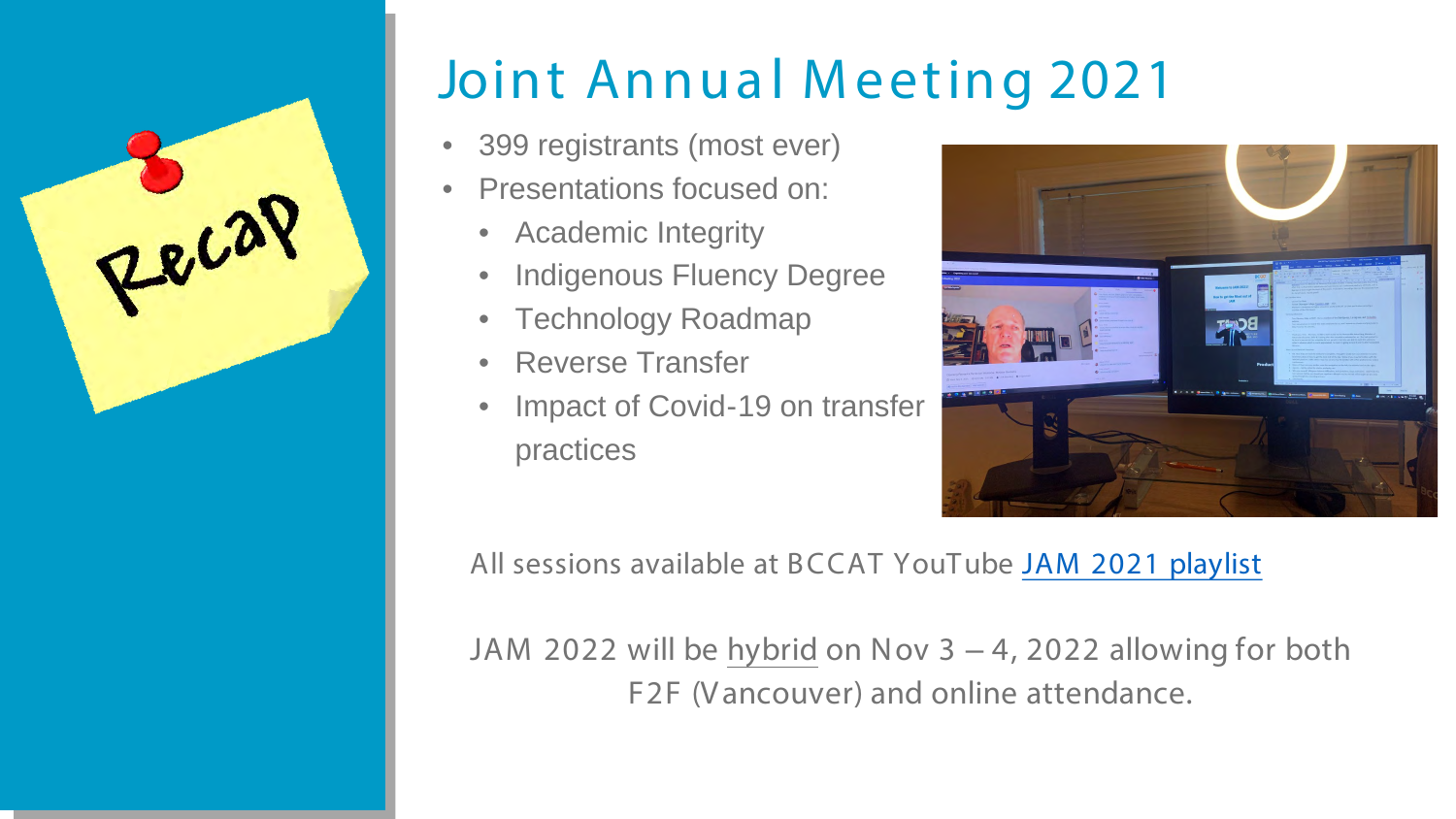

## Spring Updates

BCCAT Spring Update

• [https:/ / www.bccat.ca/ pubs/ Resources/ ACUpdate202204.pdf](https://www.bccat.ca/pubs/Resources/ACUpdate202204.pdf)

BCCAT Transfer Awards

demonstrated exemplary leadership in the BC post-secondary system



- Recognition program for individuals or groups who have
- Award categories for Leadership, Rising Star, and Lifetime Achievement.
- Deadline for nominations is August 31, 2022
- [https:/ / www.bccat.ca/ about/ awards](https://www.bccat.ca/about/awards)

#### **BCCAT Transfer Awards**

Celebrating BC's transfer champions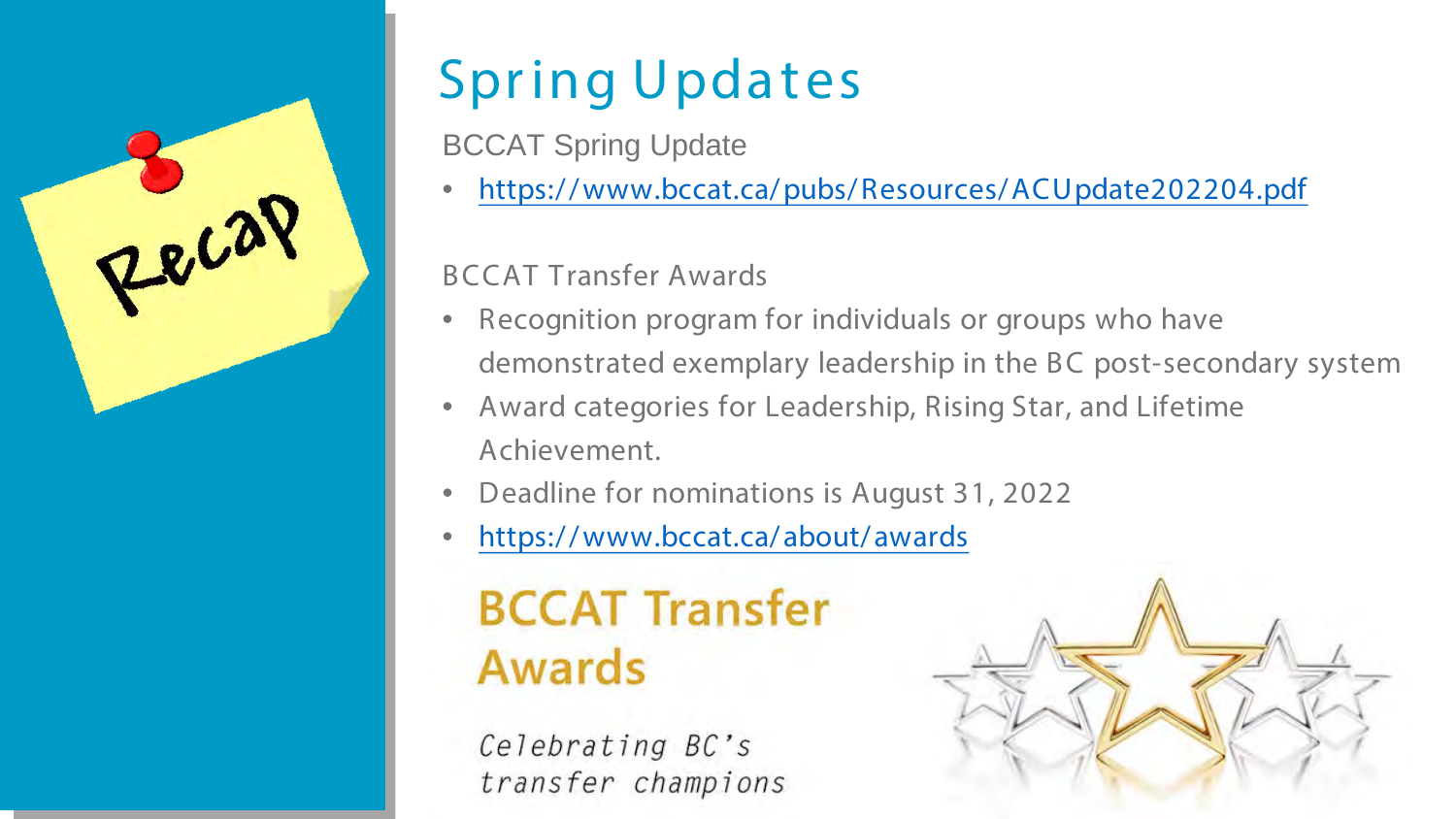Course Definition Guidelines for inclusion in the BC Transfer Guide

- Currently reviewing which courses should be included in the BC Transfer Guide
- Over the years, the definition of what constitutes "university transfer" has evolved, and this has raised the question of whether the current practice meets the needs of mobile students
- Several surveys have been sent out to the articulation community, along with registrars and academic leaders
- Are there areas within your discipline that are not currently included in articulation practices that you feel should be included?



### Upcom ing Pr ojects